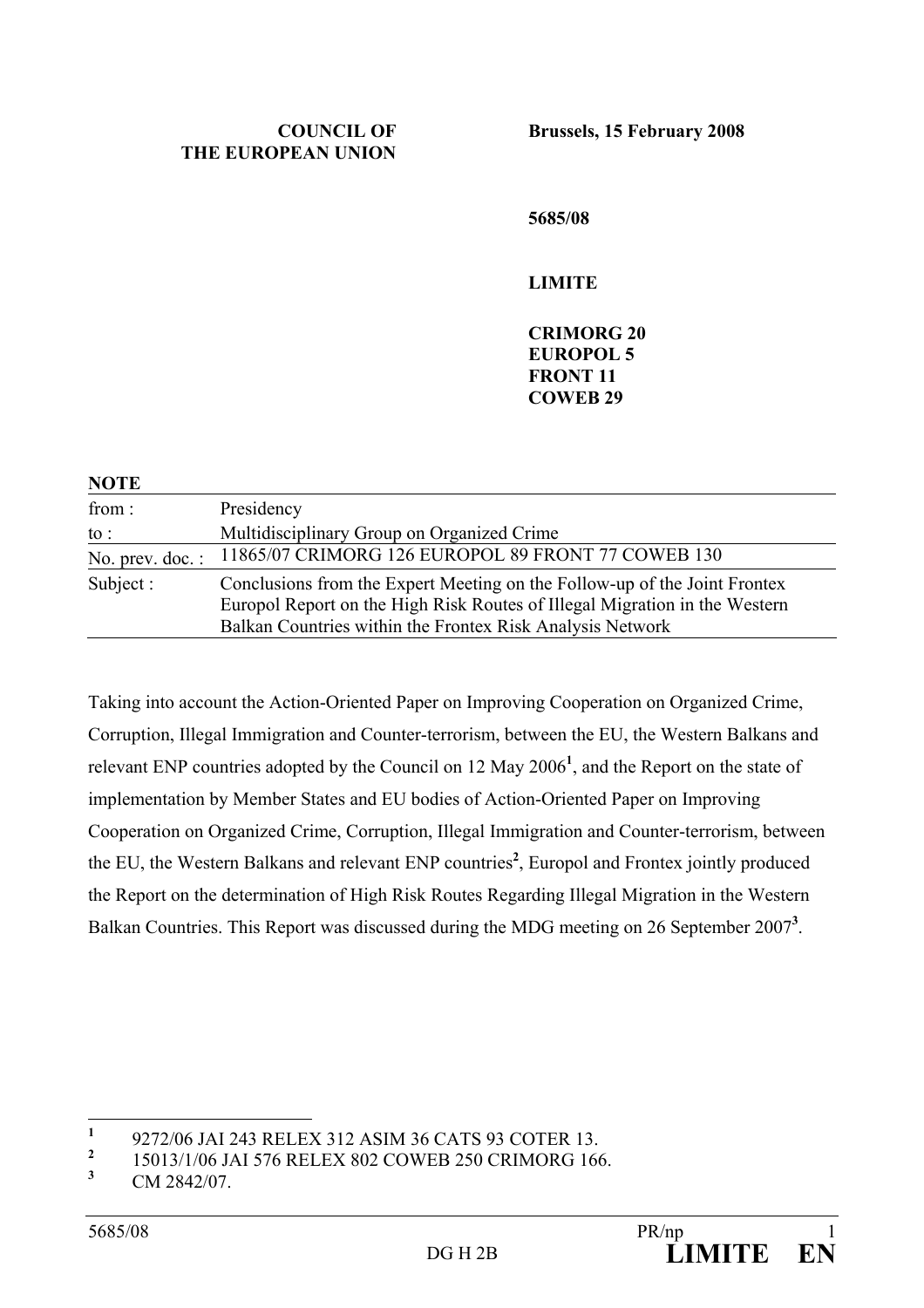Simultaneously, Europol and Frontex organised in Warsaw on 19 September 2007, the Expert Meeting on the Follow-up of the Joint Frontex Europol Report on the High Risk Routes of Illegal Migration in the Western Balkan Countries within the Frontex Risk Analysis Network.

Taking into account the importance of this meeting as well as its conclusions, the Slovenian Presidency would like to bring this report to the attention of the Member States that is attached as an annex to this note. In particular the Slovenian Presidency would like to stress the importance of the following conclusions presented in the report:

- 1. Frontex and Europol would like to continue the work on the region by delivering **smaller intelligence products with an operational focus** and involving both Member States and Western Balkan Countries. Frontex and Europol will explore the opportunities to proceed with operational follow up to the intelligence process, especially emphasising on the concept of **"Joint Teams"** as stated in the AOP);
- 2. Frontex aims at establishing **a network of cooperation with the Western Balkan Countries**. Frontex will prepare a **proposal on how to set up the system of exchange of information within the framework of Frontex Risk Analysis Network (FRAN)**. In addition, Frontex in contact with the Hungarian FRAN representatives will see how the **results of the ANEAS Project on the system of exchange of information in the Western Balkan countries** could be used for information exchange between FRAN and the Western Balkan Countries;
- 3. Frontex and Europol will explore the possibilities of providing **training to the Western Balkan Countries**. In particular, Europol will check the possibilities of including representatives of the Western Balkan Countries in training on strategic intelligence analysis. Europol has already agreed to provide strategic analysis training to the SECI Centre. Frontex will look into the possibility of including Western Balkan representatives in training sessions organised for Frontex and Member States.

The Presidency invites the Multidisciplinary Group on Organised Crime to discuss aforementioned conclusions of the Report and agree on the future steps to be undertaken.

 $\frac{1}{2}$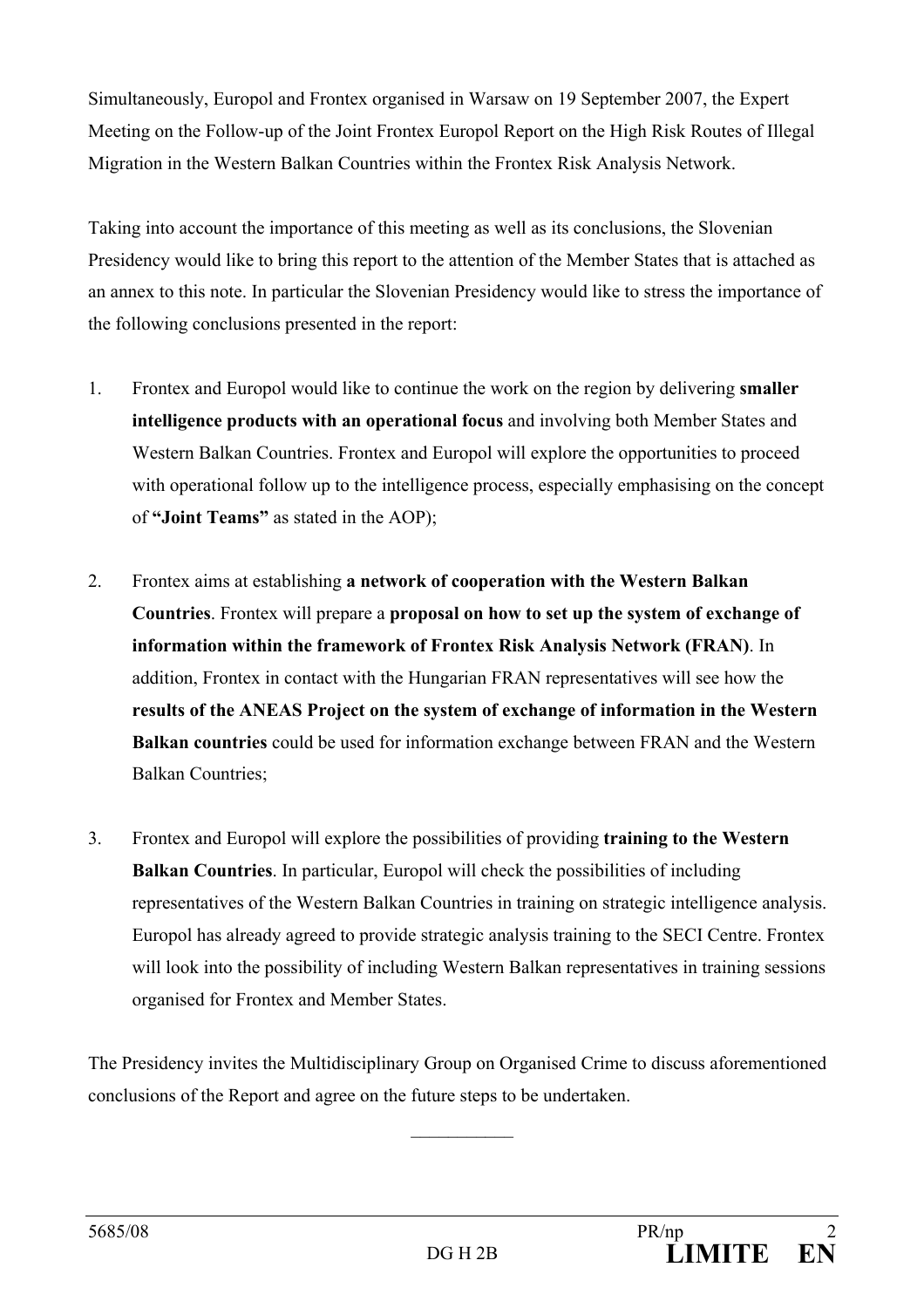

Warsaw, 3 October 2007

**Summary Record** 

#### **of the Expert Meeting on the Follow-up of the Joint Frontex Europol Report on the High Risk Routes of Illegal Migration in the Western Balkan Countries within the Frontex Risk Analysis Network**

**19 September 2007** 

# **GENERAL INFORMATION**

The meeting was co-chaired by Frontex and Europol and attended by FRAN members, that is, representatives of 27 Member States, Norway, Switzerland representatives of the Commission and the Council. Special guests in the meeting were the representatives of Albania, Bosnia and Herzegovina, Croatia, FYROM, Serbia, the EU Planning Team Kosovo and the MARRI Centre.

Mr Gil Arias, Frontex Deputy Executive Director welcomed the participants and presented the background of the Joint Frontex Europol Report as well as expected outcomes of the meeting.

The course of the meeting and issues discussed were based on the Discussion Guide distributed to the participants prior to the meeting.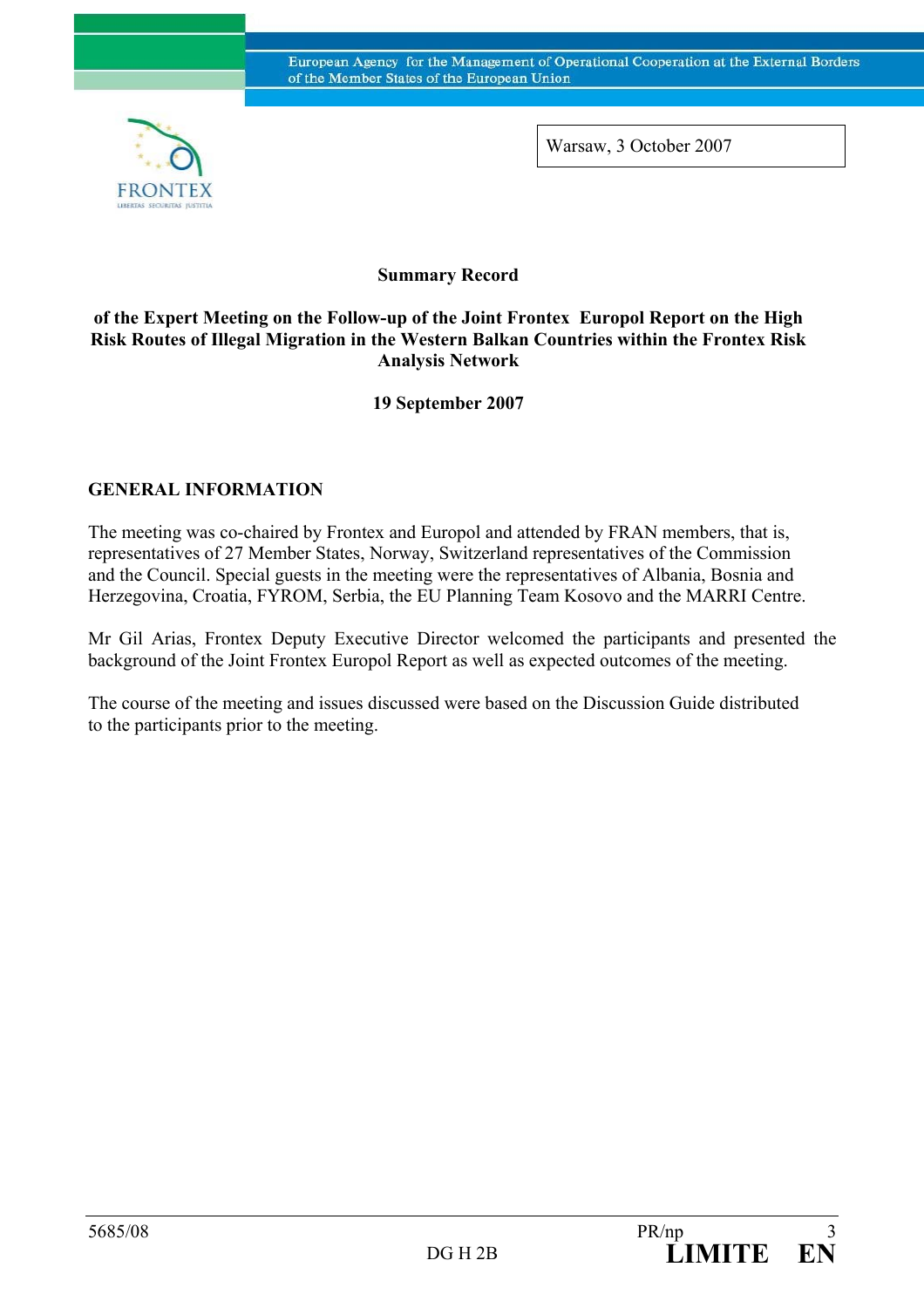

# **MAIN CONCLUSIONS OF THE MEETING**

- 1. The main results of the Joint Assessment are mostly correct and still valid.
- 2. There are few changes in illegal migration in the region due to the enlargement of EU.
- 3. Frontex and Europol would like to continue the work on the region by delivering **smaller intelligence products with an operational focus** and involving both Member States and Western Balkan Countries. Frontex and Europol will explore the opportunities to proceed with operational follow up to the intelligence process. ( by fine-tuning the concept of "Joint" Teams" as stated in the AOP)
- 4. Frontex aims at establishing **a network of cooperation with the Western Balkan Countries**. For this purpose the representatives of the Western Balkans in the meeting are considered as obvious contact points. If the countries of the Western Balkans decide to nominate other persons as contact points for Frontex, they were asked to communicate the new names by 29 September. Mari Kalliala, Head of Analytical Planning Sector within Risk Analysis Unit and Szabolcs Csonka, Project Manager of Frontex Risk Analysis Network will prepare a **proposal on how to set up the system of exchange of information within the framework of FRAN**. In addition, Frontex in contact with the Hungarian FRAN representatives will see how the **results of the ANEAS Project on the system of exchange of information in the Western Balkan countries** could be used for information exchange between FRAN and the Western Balkan Countries. As a first step in the exchange of information, the **representatives of Western Balkan Countries were invited to provide Frontex** with already existing periodical reports on the migration situation in their countries.
- 5. Frontex and Europol will explore the possibilities of providing **training to the Western Balkan Countries**. In particular, Europol will check the possibilities of including representatives of the Western Balkan Countries in training on strategic intelligence analysis. Europol has already agreed to provide strategic analysis training to the SECI Centre. Frontex will look into the possibility of including Western Balkan representatives in training sessions organised for Frontex and Member States.
- 6. The representative of the Council agreed to distribute the conclusions of the meeting to the relevant working parties in the Council (such as the Multidisciplinary Group, the Frontiers Group and SCIFA). The representative of Commission agreed to communicate these conclusions to the meetings on Applying the Global Approach to Migration to the Eastern and South-eastern regions neighbouring the EU. The Western Balkan Countries are encouraged to keep close contact with the Commission delegations in their capital in order to obtain up-to-date information with regard to the available Community funds and open calls for proposals.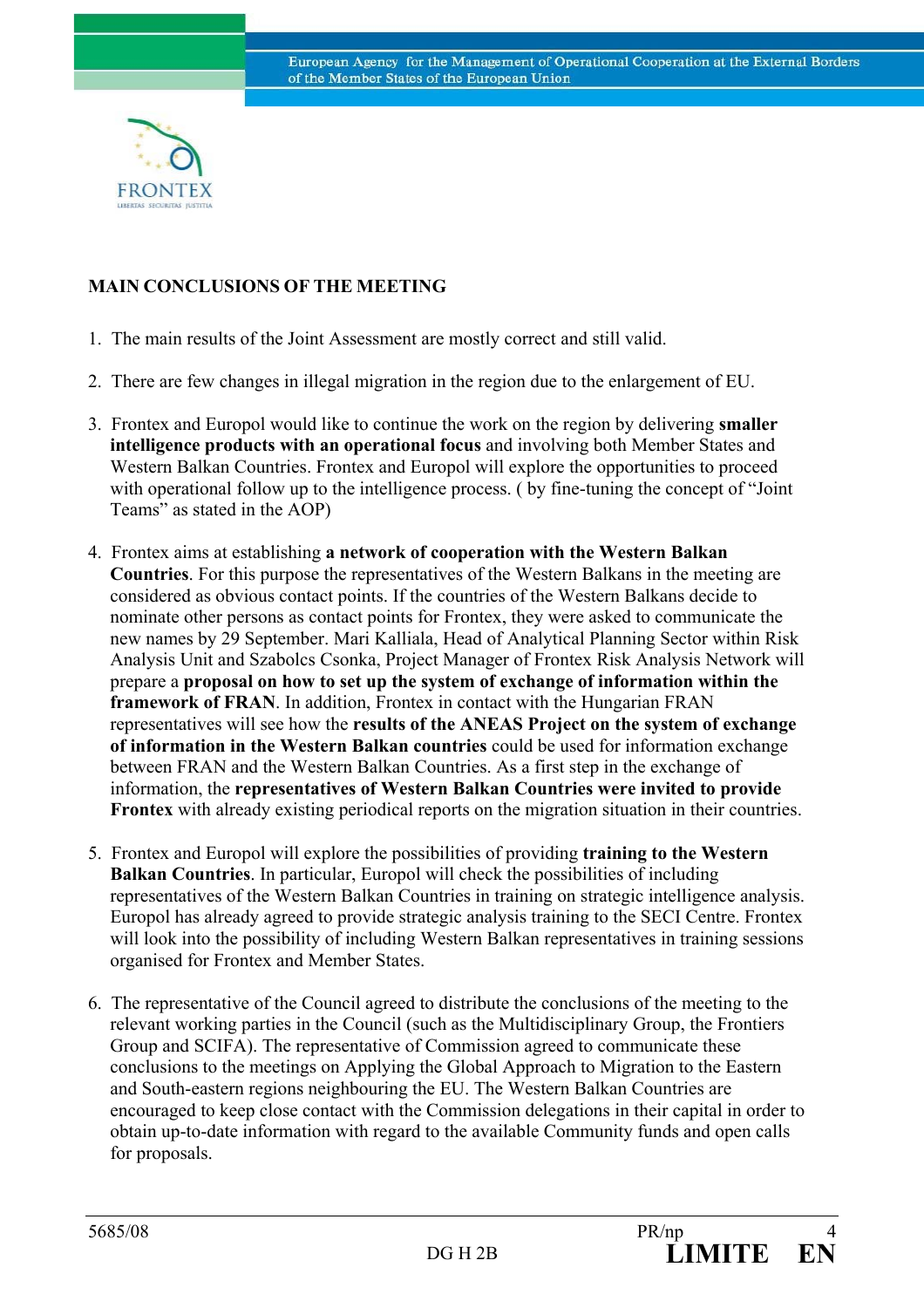

7. In the first half of 2008, **a meeting of Member States' Liaison Officers posted in the Western Balkan Countries** will be organised within the framework of Frontex Risk Analysis Network. This is likely to take place in Slovenia.

# **MAIN OUTCOMES OF DISCUSSIONS AS PER SUBJECTS**

#### *Comments regarding the joint Frontex/ Europol report on the determination of the high risk routes of illegal migration in the Western Balkans.*

**FYROM** commented the report is excellent but it does not take into account the current situation in Bulgaria and Romania after the EU accession. It was explained that the tasking related to the report defined the country coverage, which did not include Bulgaria or Romania.

**Hungary** provided information on an ongoing regional project – development of the systems for the exchange of information and analysis in the Western Balkan Countries. The project is managed by the Hungarian Ministry of Interior, with the support of the Austrian Ministry of Interior, the ICMPD, and the MARRI Centre. The first phase of the project delivered a comprehensive report on the current situation of regarding illegal migration in the Western Balkan Countries, including national legislation on subject in place and identified gaps. For example, one of the findings is that data is collected and stored, but hardly ever used. **Frontex** stated that it would be good to explore the possibilities of building up a system of information exchange with the Western Balkan Countries, possibly based on the results of the project.

**EUPT Kosovo** gave an overview of the planning for Kosovo, which will include the secondment of 113 police officers to work in the border police department in Kosovo. There is no agreed timetable for the implementation of these structures yet, as it depends on the political decision regarding Kosovo. However, once the political decision is known, approximately 3 months will be needed for the structures to be in place. There is no specific plan for the system of exchange of information, and EUPT Kosovo is open to suggestions for the best solutions.

**Croatia** commented that p. 17 of the report mentioned two towns in Croatia stating their geographical location as southern Croatia, whereas in reality they are in the north of the country. It would be also good to include general information on third country nationals in the region which would include African and all Asian nationals, instead of focusing only on Chinese.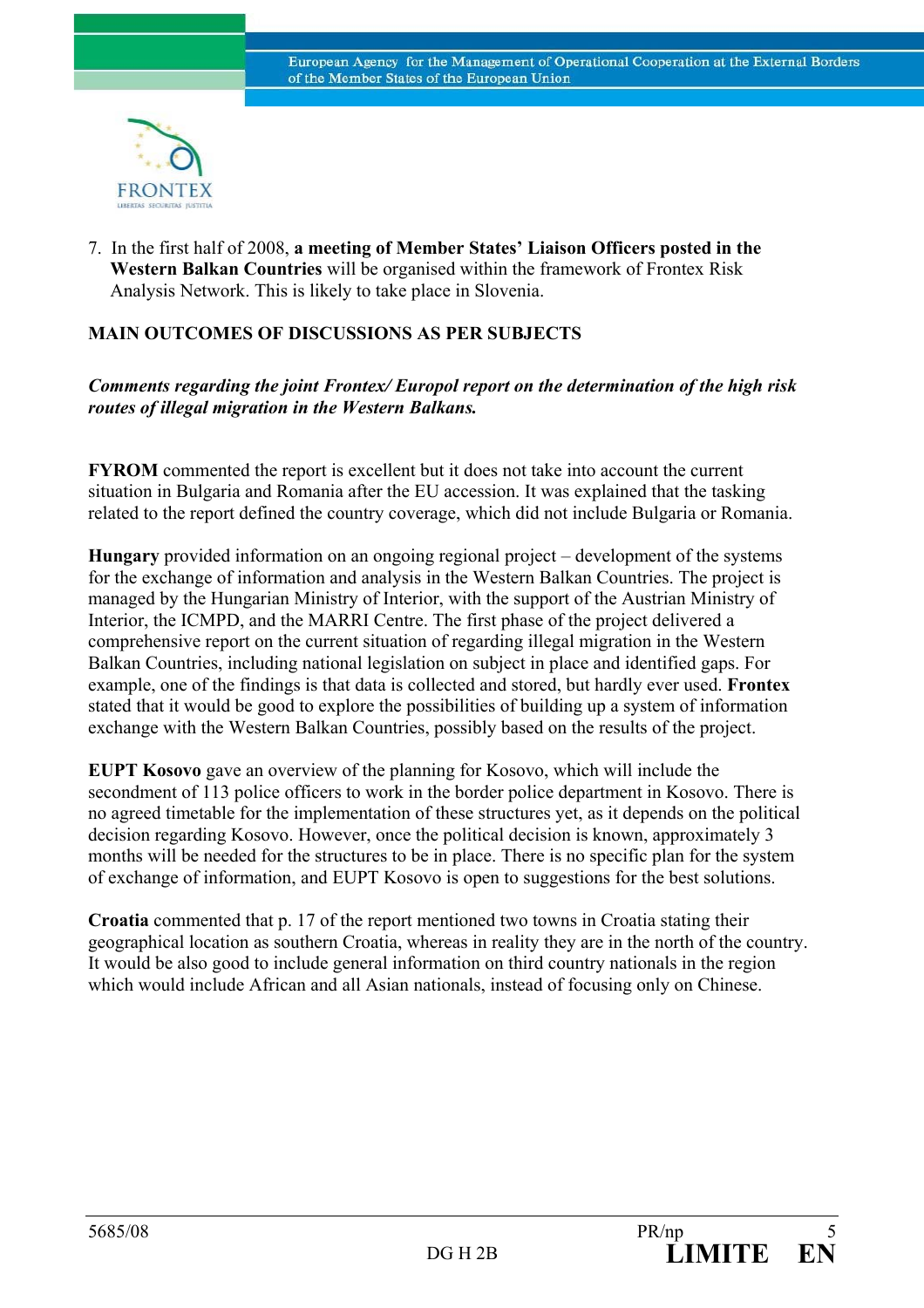

In response to the comment by **Serbia** that the report, though excellent, could provide more information about routes, it was explained that only the main routes were selected for presentation in the report.

In the assessment of **Bosnia and Herzegovina**, the report was good, however they could not agree with the statement of Banja Luka airport used predominantly by Turkish nationals as the Sarajevo airport is busier. It was explained that the prominent position of Banja Luka airport was based on the interviews with Liaison Officers and police representatives in Bosnia and Herzegovina.

# *The impact of EU accession of Bulgaria and Romania on the migration situation in the region*

**Bosnia and Herzegovina** commented that prior to the EU accession of Bulgaria and Romania, the number of migrants from Romania and Bulgaria was very high, but now the number has decreased clearly. For the time being, majority of migrants in Bosnia and Herzegovina come from Kosovo, then Serbia, sometimes Iraq. Recent changes include change in size of groups from big (50 migrants) to small, and attempts of crossing with false passports of Serbia and Montenegro.

**Serbia** commented that the impact of EU enlargement on the migration situation was not as big as expected. In the first half of 2007 Romanian and Bulgarian nationals are the  $4<sup>th</sup>$  and  $5<sup>th</sup>$  top nationals apprehended as illegal migrants in Serbia, which is comparable to 2006. Albanian nationals are the top nationality of illegal migrants apprehended in Serbia. Generally, approximately 60% of migrants to Serbia come from the direction of Kosovo. No displacement regarding routes has been noted. However, there was a 100% increase in the number of migrants in the municipality of Novy Sad, for reasons not known to date. In addition, there has been a significant increase in the number of FYROM nationals apprehended as illegal migrants. Serbia invited Frontex to contact directly if any more information regarding this particular phenomenon is needed.

Generally, **Serbia** expressed the interest in direct contact with Europol and Frontex and stated that investing in cooperation with the Western Balkan states meant investment in the security of EU borders.

**FYROM** stated that the persons apprehended in Serbia are most likely Albanian nationals travelling on false FYROM documents. FYROM has not observed any changes in routes linked with the EU accession of Romania and Bulgaria.

**Hungary** also experienced an increase in the number of illegal migrants from Serbia crossing the green border.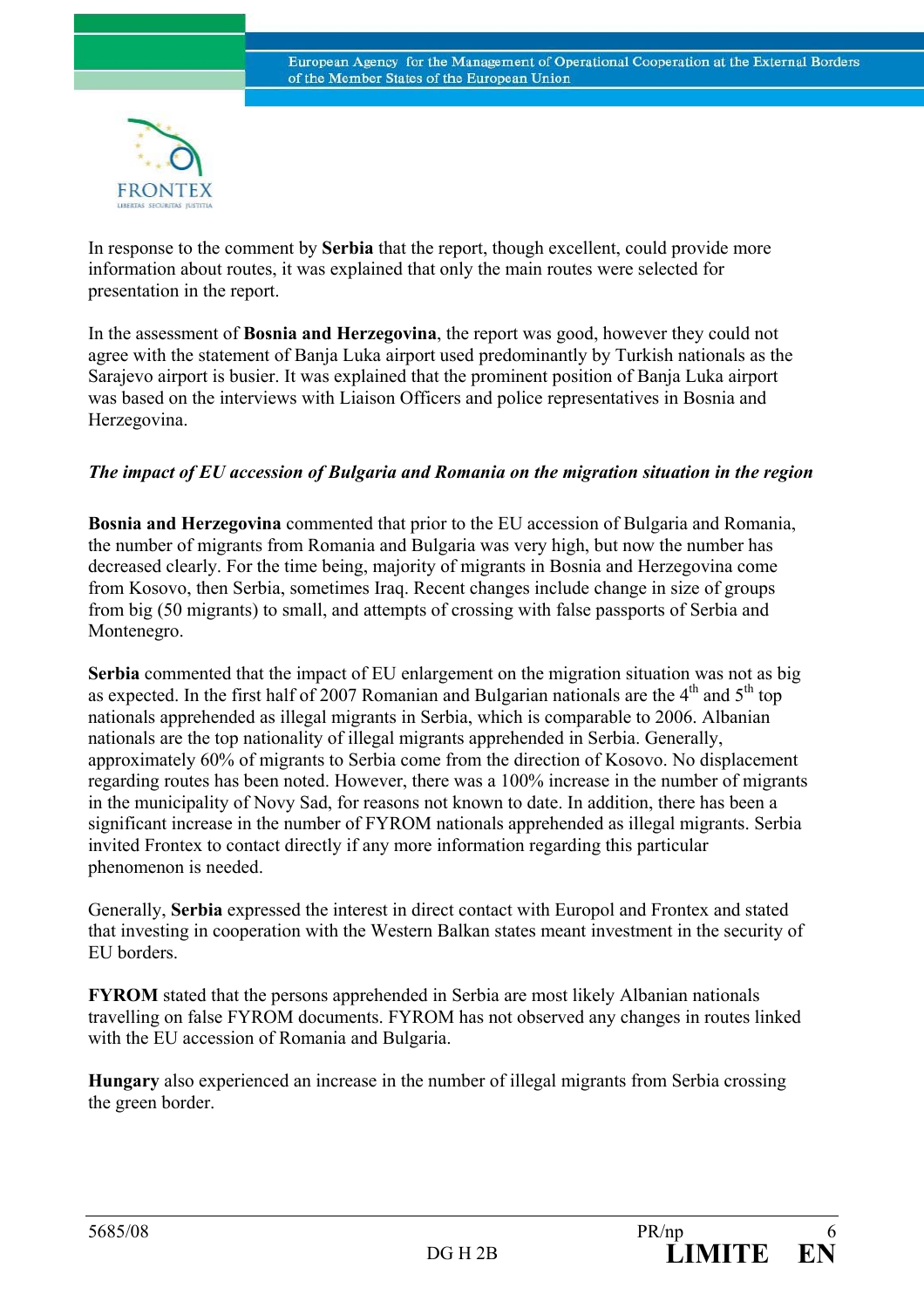

**Albania** is a country of origin, as large numbers of Albanian nationals cross illegally to FYROM, Serbia, then to Italy and further to the EU. In 2005, illegal crossings by sea from Albania to Italy were the gravest problem. Since then, Albania has stopped all sea traffic to Italy and the problem has ceased. The report mentions high migration flows from Albania to Greece, but Albania explained that this route is used also by nationals of FYROM and Kosovo.

**Italy** commented that the fact that some countries reported no detections does not mean that they are not affected by the flow from Albania. Italy has very good cooperation with Albania.

**Greece** stated that their cooperation with Albania is good, but indeed illegal migration from Albania has been an issue for over 10 years. Over 50% of all illegal migrants apprehended in Greece come from Albania. For most of them Greece is the final destination, some continue towards Italy. The most frequently used route is the one directly from Albania to Greece, though some migrants travel via FYROM. No changes in migration routes have been noted after the EU accession of Bulgaria and Romania.

**Croatia** stated that their country is most often used for transit. The EU accession of Bulgaria and Romania has not caused any changes in the modality and structure of illegal migration. A major change took place in 2003 when the number of illegal migrants from Romania decreased drastically to almost nil, while the number of Albanian illegal migrants increased significantly. Generally, migration in Croatia is regional - 90% of migrants in Croatia are nationals of South-Eastern European countries. Large numbers of minors cross the border to Italy without parents or documents. In the perspective of Rijeka being identified in the report as one of the nexus points of illegal migration, Croatia explained that the majority of migrants enter Croatia by land, and then travel further from Rijeka by car to Italy. It cannot be excluded that at the Rijeka harbour some embark ships to Italy, but there is no precise information available on the subject.

**Bulgaria** is aware of the routes from Turkey via Bulgaria, Serbia to the EU. However, these routes were very active during 2001-2003 when many migrants from Afghanistan and Iraq were using them. This year Bulgaria has detected some migrants on the border with Serbia and FYROM, but these were single incidents. One of the current problems is migration by Turkish Kurds, and Moldovan nationals who enter Bulgaria legally but attempt to leave illegally. After the EU accession Bulgaria is becoming a destination country. The most common false documents are Romanian passports and ID cards.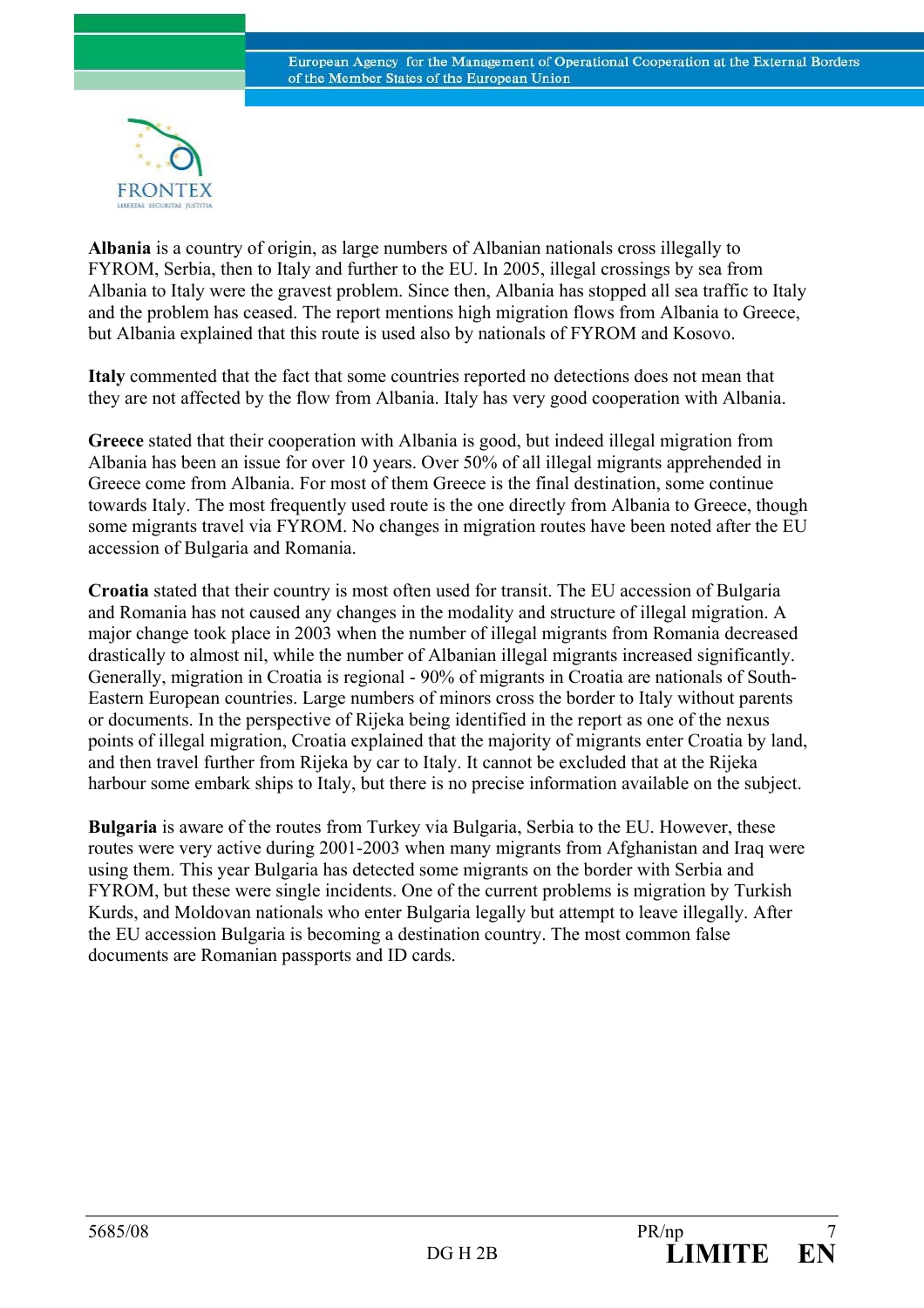

**Romania** reported that Moldovan nationals mostly enter Romania legally, and afterwards attempt to cross the green border to Hungary and further into the European Union. Turkish nationals have been found using Turkish passports to enter Romania and subsequently attempt to cross the border to Bulgaria with the use of false Romanian ID cards. Somali nationals enter Romania illegally and attempt further illegal border crossing to other EU countries. There were cases of Somali nationals crossing illegally to Ukraine, and then further to Romania.

**Austria** commented that the figures of illegal migrants from the Balkan region have decreased since the EU accession of Romania and Bulgaria. Austria described the modus operandi of Serbian migrants who enter Hungary legally with visas and then cross the border illegally to Austria where they claim asylum.

**Italy** has had no visa regime with Romania and Bulgaria since 1 January 2002. Therefore Italy experiences problems with over-stayers from these countries rather than with illegal migrants.

# *Involvement of organised crime (OC) in facilitation of illegal migration*

In the assessment of **Serbia** OC active in the country are very well organised networks which transfer migrants from Serbia to Croatia and countries of Western Europe. Perpetrators of human smuggling are usually from the same locality and form tight criminal groups with precisely defined roles. One criminal group comprises members of the same ethnicity, but various ethnic groups cooperate one with another.

**Bosnia and Herzegovina** stated that OC in the country is mainly represented by Bosnian nationals who form very well connected networks. Information is being exchanged with Croatia and Montenegro on OC networks cooperating across borders.

**FYROM** observed that OC groups (OCGs) have links with groups who are expecting migrants in the EU. The OC has divided FYROM territory in 5 sectors and the activities of each OCG concentrate in their own sector. On many occasions OCGs deal in multiple commodities: weapon/vehicle smuggling is often combined with human smuggling etc.

In **Croatia** the top detected facilitators/smugglers are Croatian nationals. However, the main organisers are the nationals of countries of destination/origin. OCGs cooperate well with groups from neighbouring countries. There were several detections of small criminal groups consisting of family or other related persons.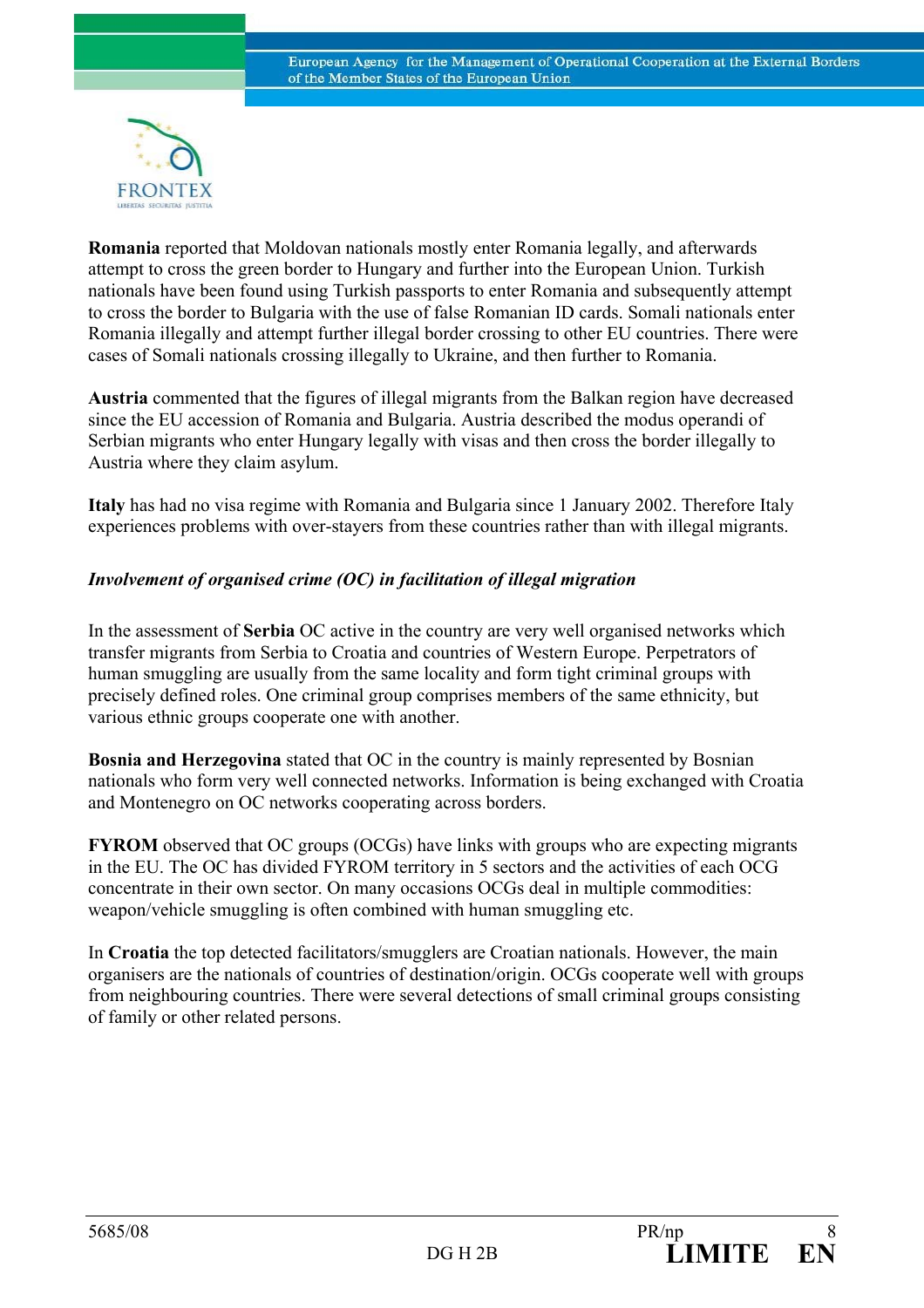

In **Albania** OCGs are one of the major problems. Albanian nationals need visas to leave the country and the OCGs exploit this situation by charging huge amounts for smuggling people out of Albania. Most of the times there are small OCGs which are cooperating with others as part of a network.

**Hungary** stated that the apprehensions of migrants at the border with Serbia are mostly small groups of migrants, but there is no prevailing nationality. Facilitators are mostly Hungarians because of their knowledge of the territory. In the assessment of Hungary, the OC at the border section Hungary- Serbia are prevalently small OCGs with international connections.

#### *Detection of forged/falsified documents*

**Serbia** has noted a substantial growth in the use of falsified identity. New recent phenomena are the falsified German residence/stay permissions, and falsified visas. There are numerous cases of "renting" documents, and photo substitution. The quality of documents is very good. One of the problems faced by Serbia is that only a limited, small number of border guard officers are trained in the detection of false documents.

In 2006 – 2007 **Bosnia and Herzegovina** observed a significant increase in the number false documents. The report mentions that the majority of false/ falsified documents come from Turkey, but the top detected documents are from Bosnia and Herzegovina, Serbia, and Montenegro comes second. In the previous years OCGs obtained big numbers of falsified documents, which are circulating on the black market now. There is intelligence on stolen blank documents in which a personal data page is inserted at a later stage.

**MARRI** provided information on the United Kingdom funded project on document security. The beneficiaries of the project are all Western Balkan Countries; the timeframe is January 2006 – December 2007. The final result of the project will be the production of a manual on document security which will be distributed to all countries in the region.

The modus operandi regarding false documents in **FYROM** is the same as in Serbia and Bosnia and Herzegovina. There was an interesting case of 100 authentic Swedish passports (reported as lost/stolen) sent in a DHL parcel by an ethnic Albanian to Kosovo. The same passports were then re-used by numerous Kosovo nationals at Skopje airport.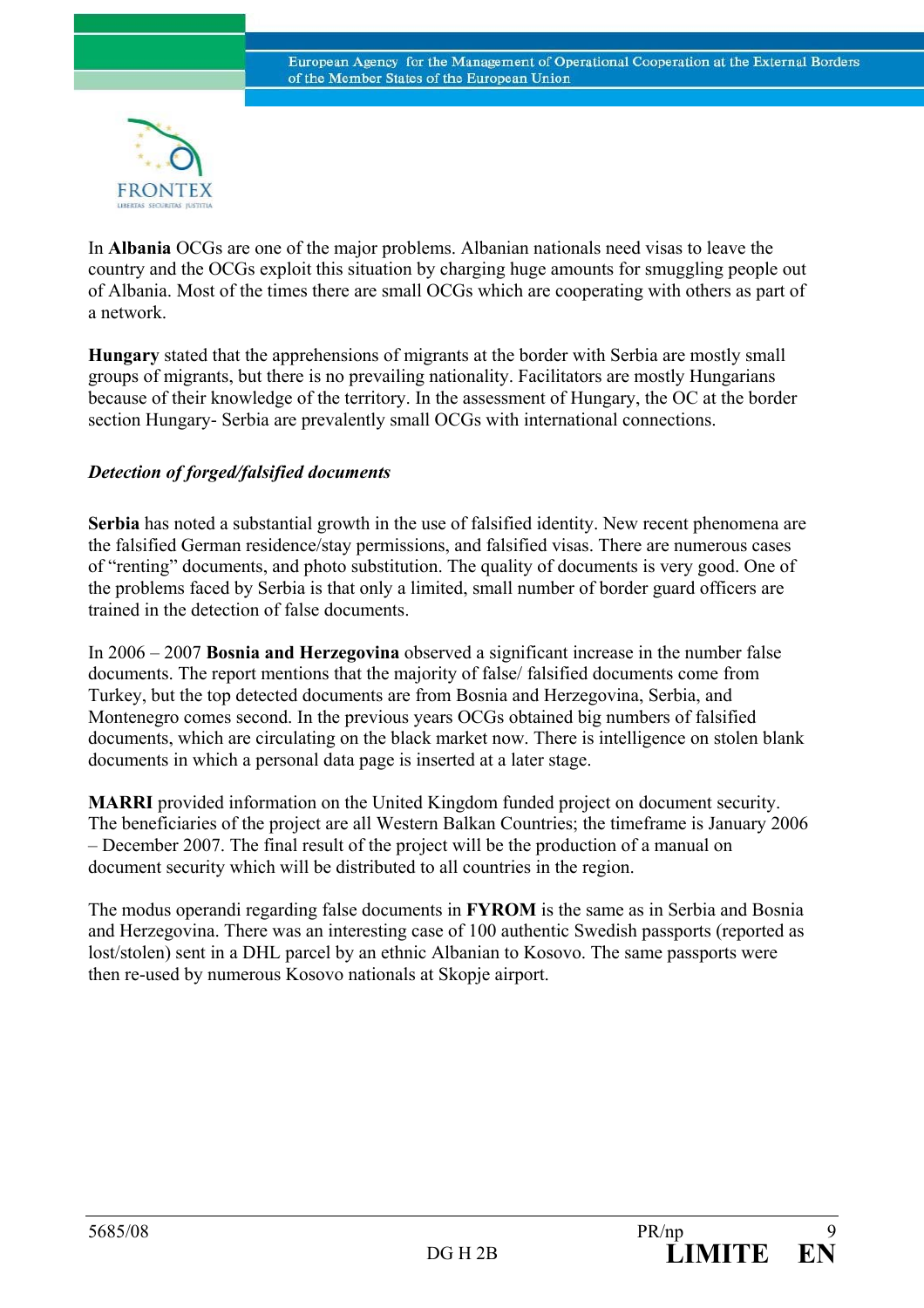

In the assessment of **Croatia,** the most often falsified documents are passports (from Kosovo and Albania) and Schengen visas. Inside the territory of Croatia, OC is not involved in the production of falsified documents. Croatian ID cards (whose shape has recently been changed) are already accepted as valid travel documents in a number of countries.

Similarly, in the assessment of **Albania**, the most commonly falsified documents are passports and Schengen visas. In recent years Albanian Border Police has received a lot of training on detection of falsified documents.

# *Illegal immigration and facilitation of Chinese nationals and involvement of OC*

No information on Chinese OC is available in **Serbia**, **FYROM**, **Croatia** or **Albania**.

A new service has been established in **Bosnia and Herzegovina** which will examine the dealings of foreigners in the country. At the moment there is little information available on Chinese OC. It seems that in the previous years there were more Chinese in the northern part of the country whereas currently there are more in the south, but there is no evidence that this shift could be linked to routes moving southwards to the Croatian border.

#### *Information on Border Management authorities*

The Border Directorate within the Ministry of Interior in **Serbia** inherited old military equipment, only some BCPs have new equipment at their disposal. Another problem for the border services is lack of clear definition of the border with Montenegro. Additionally, Border Directorate faces recruitment problems. Trafficking cases are not investigated by the border services, as trafficking is within the remit of a special section dealing exclusively with OC. The cooperation of border and police services is good.

Regarding the competences of border services in organising return of illegal migrants, the services in **Bosnia and Herzegovina**, **Croatia**, **FYROM**, **and Serbia** are in charge of implementing re-admission agreements, while in Albania the removal of illegals is within the competence of the Aliens Office outside the border guard service. Additionally, **Serbia** remarked that out of numerous signed re-admission agreements, only two function in practice: with Hungary and Croatia.